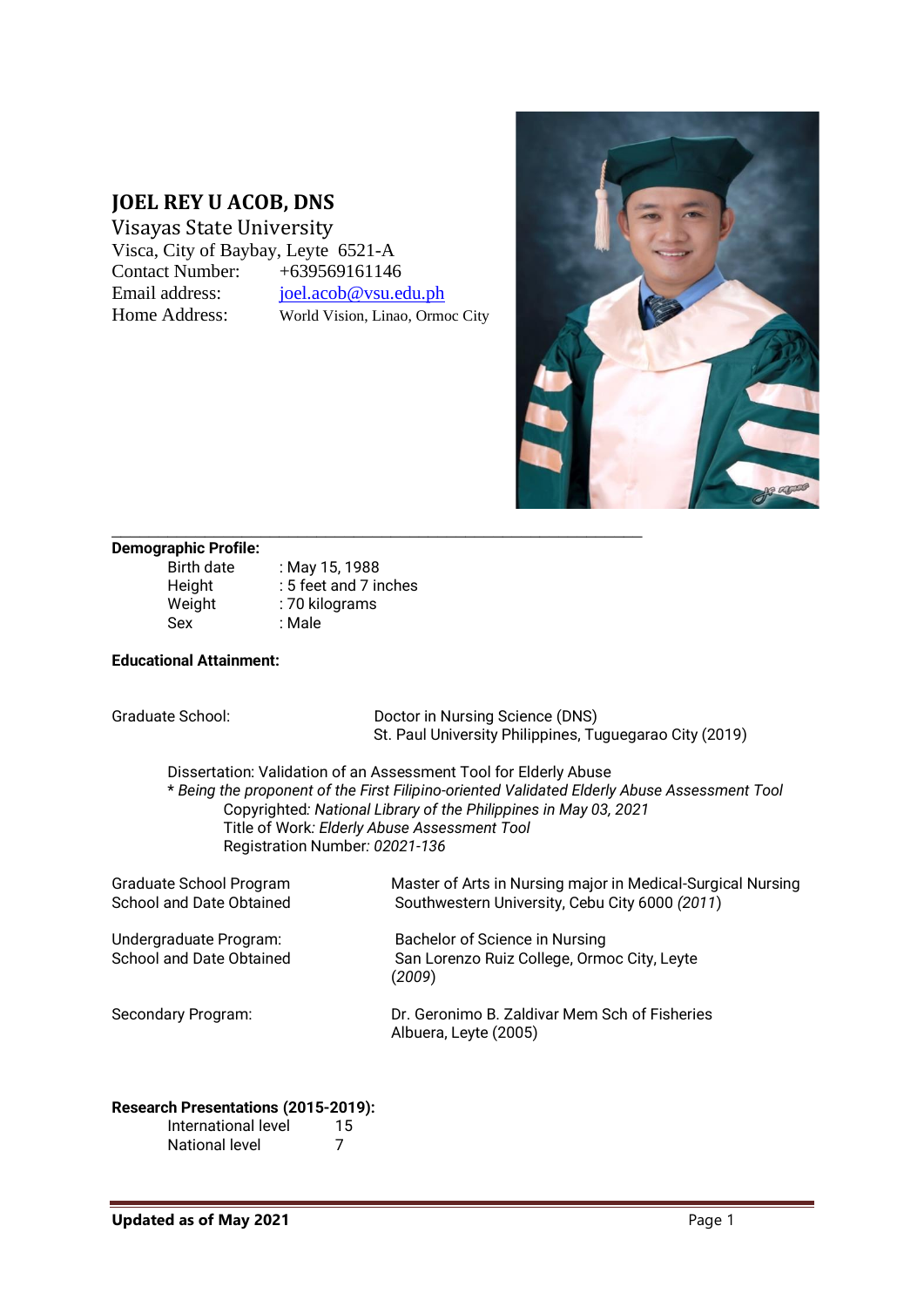## **Speakership Engagements (2012-present):**

| International | 27 |
|---------------|----|
| National      | 4  |
| Regional      | 5  |
| Local         | 16 |

# **Speakerships, Precentorships (for the last 5 years)**

| <b>May 2021</b>   | Resource Person/ Facilitator, Collaborative Action through Research for an<br>Empowered Society (CARES), Ormoc City Division                                                                                   |
|-------------------|----------------------------------------------------------------------------------------------------------------------------------------------------------------------------------------------------------------|
| <b>April 2021</b> | Plenary Speaker, 12 <sup>th</sup> International Nursing Conference Universitas Airlangga,<br>Indonesia.<br>Theme: Reframing Nursing Education, Research and Practice: COVID-19 as<br>Catalysts for Innovation. |
|                   | Resource Person, International-Webinar Workshop in Writing Publishable<br>Papers in Nursing Research.<br>Biliran Province State university.                                                                    |
|                   | Resource Speaker, Lincoln University College, Malaysia.<br>Theme: Ensuring Health and Wellbeing (SDG 3) in the Global Health Crisis.                                                                           |
| <b>March 2021</b> | Roundtable Resource Facilitator, FIND Network on Health COVE Project<br>funded by the Australian Department of Foreign Affairs and Trade (DFAT) in<br>response to Health worker's Mental wellbeing.            |
| February 2021     | Resource Speaker, Elderly Care in the time of COVID-19.<br>Stikes Bethesda Yakkum, Yogyakarta, Indonesia                                                                                                       |
|                   | Guest Lecturer, Importance of Vaccination and Community Education among<br>Vulnerable Population. Health Polytechnic of Malang, Indonesia.                                                                     |
| September 2020    | Program Chairperson, National Nursing Research co-organized by the BND,<br>Nursing for Humanity, Australia                                                                                                     |
| September 2020    | Keynote Speaker, Sustainable Development Goal 3 on Good Health and Well-<br>being. Organized by the World Health Organization and Lincoln University                                                           |
| <b>July 2020</b>  | Resource Person, Diversity, Equity and Inclusion Resources during Covid-19<br>era. Universitas Airlangga, Surabaya Indonesia                                                                                   |
| <b>June 2020</b>  | Instructional Material Expert Evaluator for Nursing and Health Sciences,<br>Eastern Visayas Higher Education Institutions- Flexible Learning                                                                   |
| <b>May 2020</b>   | Resource Facilitator, Effects of mindfulness program on hypertension Global<br>research webinar. Los Angeles Nevada                                                                                            |
| November 2019     | Resource Speaker, Inaugural National Nursing Research Webinar<br>Sydney, Australia                                                                                                                             |
| October 2019      | Adjudicator, Research Presentation of the Philippine Institute of Chemical<br>Engineers Visayas Chapter.<br>Sabin Resort Hotel, Ormoc Philippines                                                              |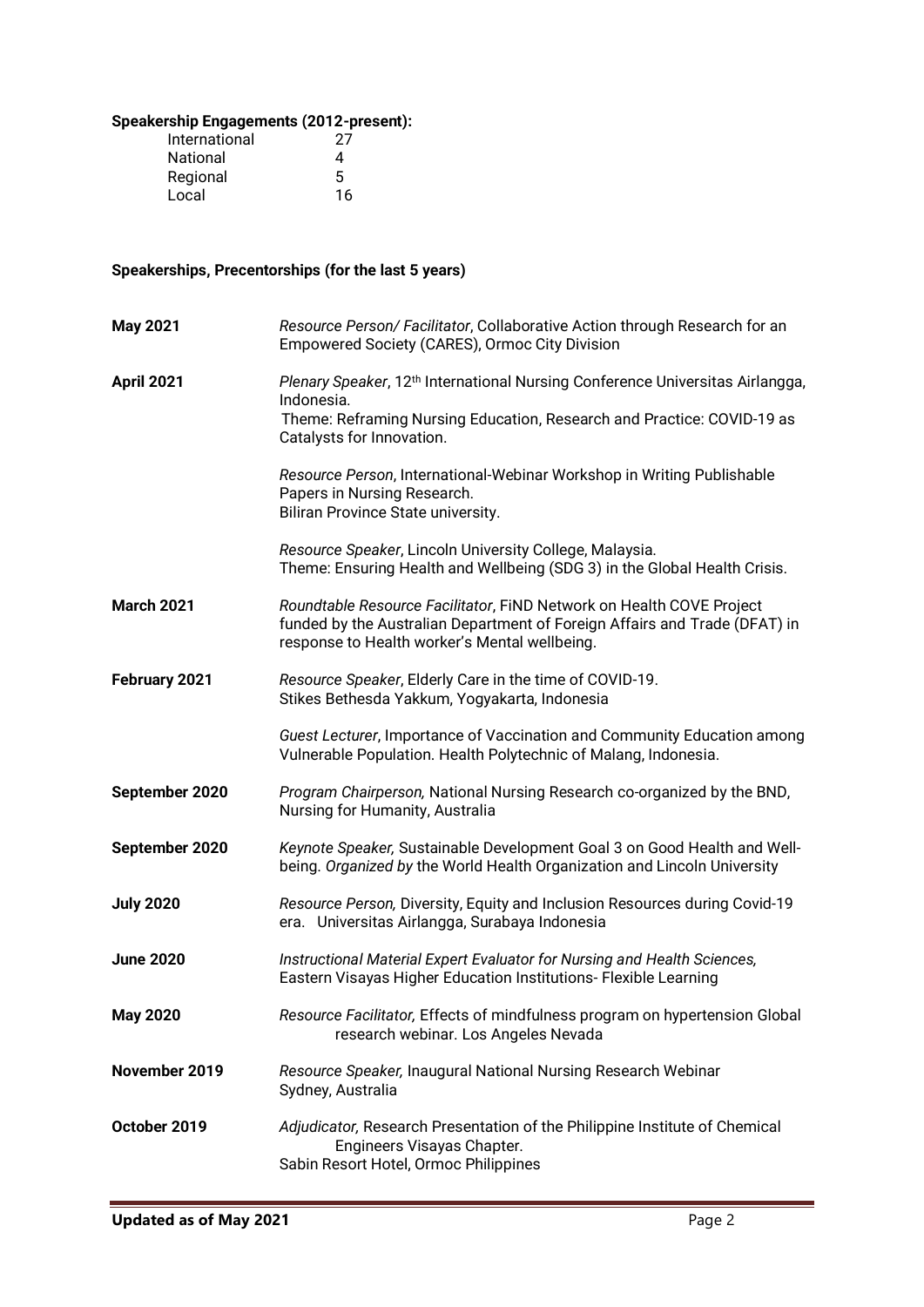| September 2019    | Resource Person, Division-based training on crafting completed research for<br>publication<br>Department of Education-Maasin City Division, Southern Leyte Prov., Phils.                                                         |
|-------------------|----------------------------------------------------------------------------------------------------------------------------------------------------------------------------------------------------------------------------------|
| August 2019       | Resource Speaker, Publication of a Non-Research Article<br>Ponorogo, East Java Indonesia                                                                                                                                         |
|                   | Resource Speaker, Regional Convention of Philippine Nurses Association<br>Southern Leyte, Philippines                                                                                                                            |
|                   | Resource Person and Facilitator, EVSU Tanauan Campus' Extension<br>Proposal and Review<br>Hotel XYZ, Tacloban Philippines                                                                                                        |
| <b>April 2019</b> | Resource Speaker, Research: An Expression of Care<br>San Lorenzo Ruiz College, Ormoc Philippines                                                                                                                                 |
| <b>July 2018</b>  | Resource Speaker, Adolescent Health and Youth Development Summit<br>Local Government of Ormoc, Leyte, Philippines.                                                                                                               |
| <b>July 2018</b>  | Resource Speaker, Cross-country Scientific Meeting with Publication Chief<br>Editors. Jalan Ngurah Rai, Bangli, Bali, Inodnesia                                                                                                  |
| <b>June 2018</b>  | Plenary Speaker, 9th National Research Conference<br>Mindanao State University-Iligan Institute of Technology                                                                                                                    |
| February 2018     | Resource Speaker on HIV and Teenage Pregnancy. College of Education.<br>Visayas State University. Baybay City, Philippines.                                                                                                      |
| December 2017     | Paper Presenter, 3rd International Research Conference<br>Activities of middle-aged adult towards healthy aging: A systematic Review<br>St. Paul University Philippines (SPUP)<br>Tuguegarao City, Cagayan Valley                |
| November 2017     | Podium Presenter, 7th International Conference of Nurses 2017<br>Role Development of Nurse Managers in the Changing Health Care Practice<br>Cebu Normal University (CNU), Cebu City                                              |
| September 2017    | Paper Presenter, 4 <sup>th</sup> International Conference on Disaster Risk Reduction<br>Paper: "Governing Disasters: Creating integrated network of Emergency care"<br>Eastern Samar State University (ESSU), Samar, Philippines |
| <b>March 2017</b> | <b>Guest Speaker, Clinical Graduation- CNAHS</b><br>University of Eastern Philippines (UEP), University Town, Catarman, N.<br>Samar                                                                                              |
| February 2017     | Resource Speaker, Qualitative Research: Its Updates and Trends for<br>Education<br>Ipil Integrated Senior High School, Ormoc City, Leyte                                                                                         |
| December 2016     | Research Presenter, 3 <sup>rd</sup> International Health Research congress<br>St. Paul University Philippines, Tuguegarao City, Cagayan 3500<br>Title: Caring as Unending Expression of Nursing (CUEN): A Theory of<br>Nursing   |
| August 2016       | Guest Lecturer on Success in Caring for the Elderly in Wellness and Illness<br>Akademi Keperawatan Panti Waluya Malang, Career Development Center,<br>Nursing Academy, Malang Indonesia                                          |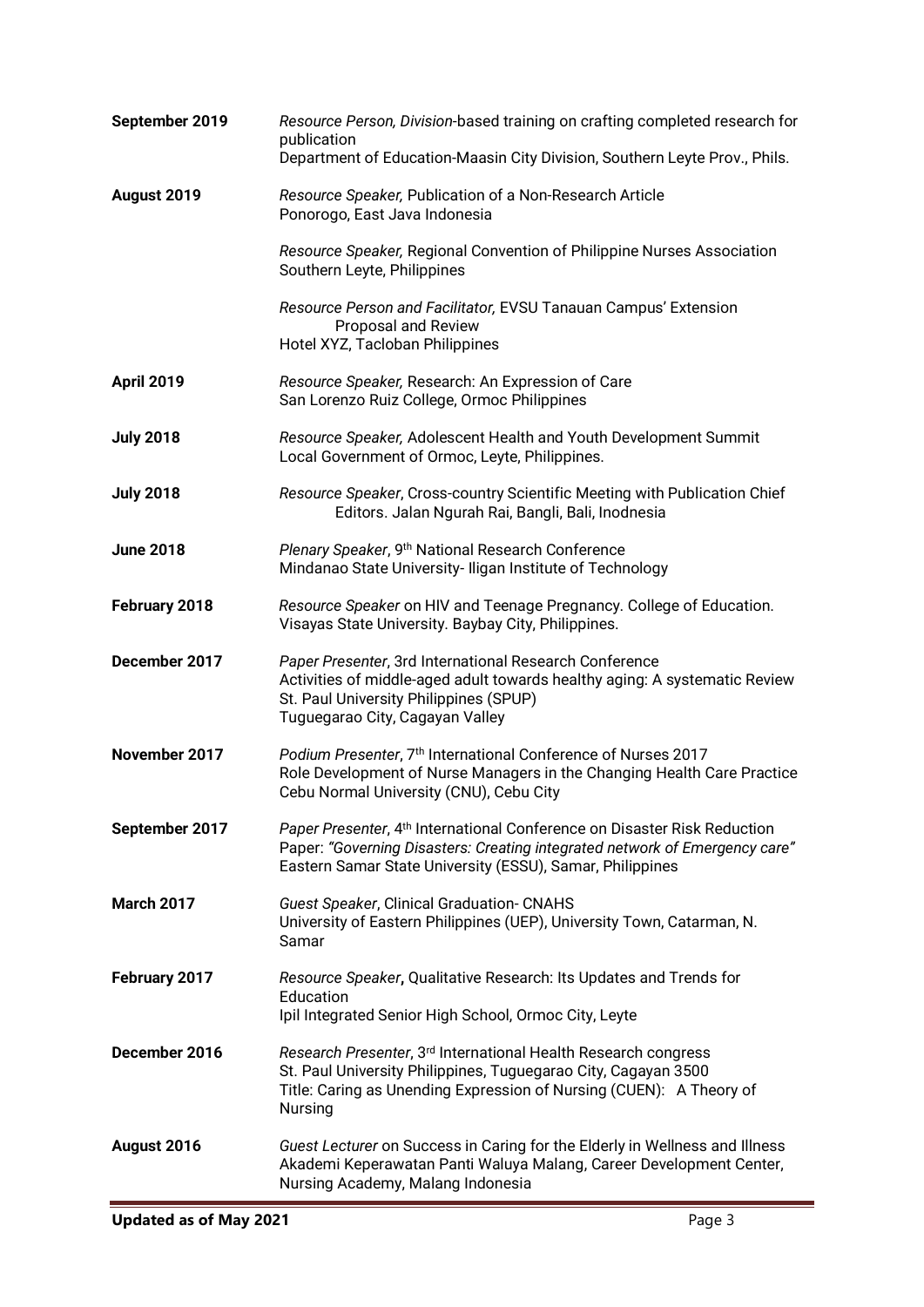|                            | Resource Speaker on International Workshop on Health Research Strategy for<br>International Publication. Stikes Insan Unggul Surabaya. Surabaya, Indonesia |
|----------------------------|------------------------------------------------------------------------------------------------------------------------------------------------------------|
|                            | Speaker on International Nursing Seminar Advanced Nursing in Contemporary<br>Times. University of Pelita Harapan, Tangerang Indonesia                      |
| <b>April 2016</b>          | Paper Presenter Seminar on Advancing Nursing Knowledge on Ethnography<br>through Qualitative Research. Grand Astoria Hotel, Zamboanga City.                |
| <b>March 2016</b>          | Resource Speaker on Training and development Seminar-BSBA-HRDM<br>TCM, Maasin Southern Leyte                                                               |
| January 2016               | Resource Speaker on Symposium on Research Proposal: Structure and<br>Process<br>Center for Graduate Studies. TCM, Maasin Southern Leyte                    |
| January 2016<br>Conference | Oral Presenter during the Parallel Session 2 <sup>nd</sup> International Research                                                                          |
|                            | St. Paul University Philippines. Tuguegarao City 3500                                                                                                      |
| October 2015               | Resource Speaker on MAKA-MathSci Lang! Camp 2015<br>TCM, Maasin Southern Leyte                                                                             |
| August 2015                | Research Presenter on International Research Congress.<br>Visayas State University. Baybay City, Leyte, Philippines                                        |
|                            | Resource Speaker on Leadership and Training for Basic Education<br>TCM, Maasin City, Southern Leyte                                                        |
| 2013                       | Guest Lecturer on Stress Management in the Workplace. Supreme Student<br>College Government Council. The College of Maasin. Maasin City, Southern<br>Leyte |

# **Academic Conventions/ Trainings and Fora Attended (for the last 3 years)**

| December 6-8, 2018   | Poster Presenter, 4 <sup>th</sup> SPUP International Health Congress. St. Paul<br>University Philippines. Tuguegarao City, Cagayan Valley. Philippines.                        |
|----------------------|--------------------------------------------------------------------------------------------------------------------------------------------------------------------------------|
| November 26-27, 2018 | Training-Workshop on Monitoring Outcomes of Extension Projects<br>using the MSC Technique. MMDC, VSU, Visca Baybay City, Leyte                                                 |
| November 13, 2018    | Regional Health Research Symposium of the Eastern Visayas Health<br>Research and Development Consortium 2018. The Oriental Leyte<br>Resort and Hotel. Palo, Leyte Philippines. |
| August 10, 2018      | Dengue Prevention and Control Program. VSU College of Nursing.<br>Baybay City, Philippines.                                                                                    |
| April 23-24, 2018    | Workshop on Frameworks for Health Research in Disaster Risk<br>Reduction Phase III. Hotel XYZ, Tacloban City. Philippines.                                                     |
| March 20-22, 2018    | Capacity Enhancement on Health Research in Disaster Risk<br>Reduction Management-Phase II. Hotel XYZ, Tacloban City,<br>Philippines.                                           |

ī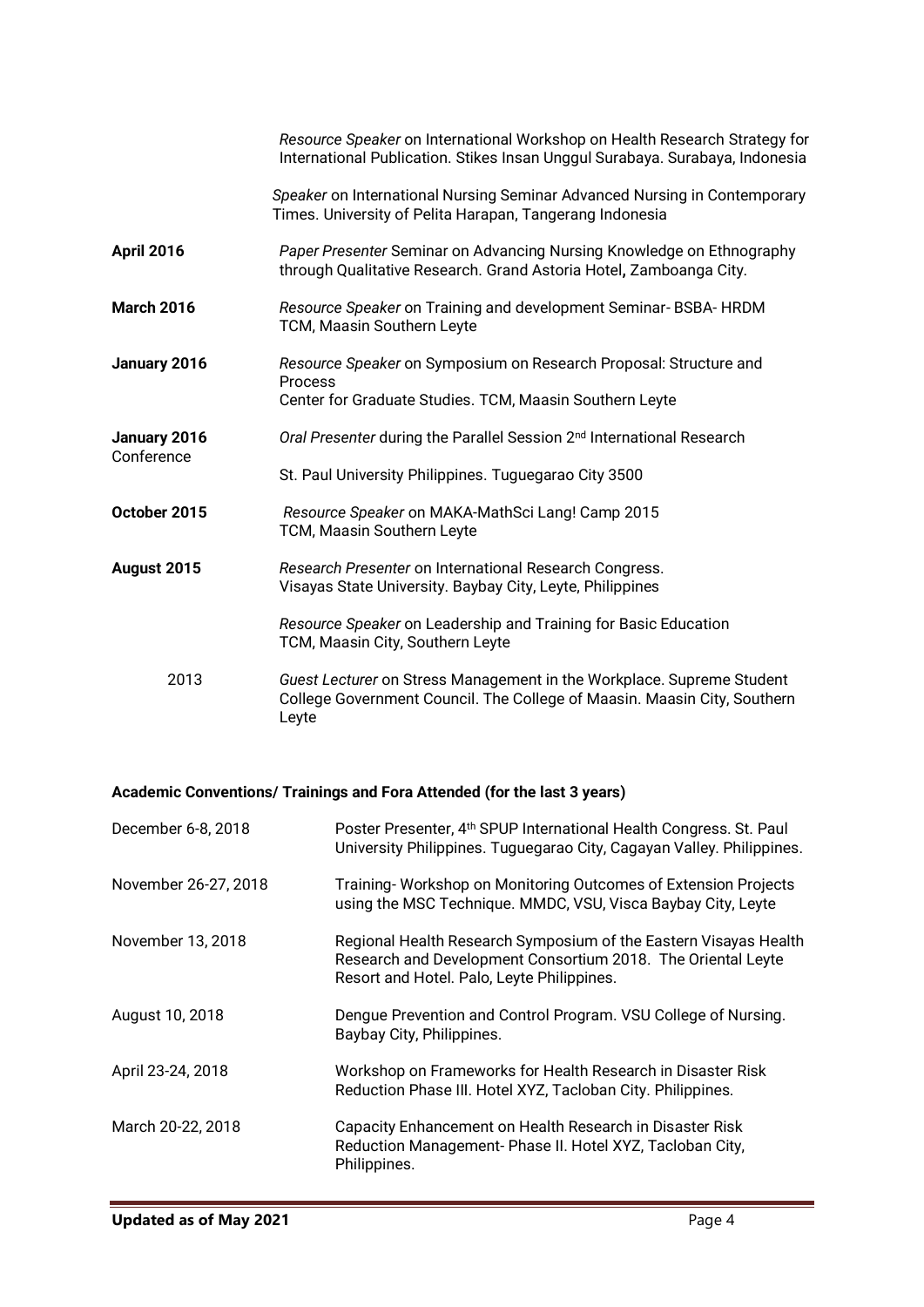| February 13-14, 2018        | Capacity Building on Health Research in Disaster by Philippine<br>Council of Health Research and Development (PCHRD). Tacloban<br>City, Philippines.                                                                                                                                                                                                                    |
|-----------------------------|-------------------------------------------------------------------------------------------------------------------------------------------------------------------------------------------------------------------------------------------------------------------------------------------------------------------------------------------------------------------------|
| January 18-19, 2018         | Training-Workshop in Preparation for Level II AACCUP Accreditation<br>PhilRootcrops Training Hall, VSU.                                                                                                                                                                                                                                                                 |
| January 13, 2018            | 33rd PNA Eastern Visayas Regional Convention. Sabin Resort Hotel.<br>Ormoc City. Philippines                                                                                                                                                                                                                                                                            |
| January 11-12, 2018         | Seminar-Workshop on Writing and Publishing in High Impact Journal<br>QAC, Visayas State University                                                                                                                                                                                                                                                                      |
| December 01, 2017           | <b>ANSAP Forum</b><br>Patio Victoria, San Jose, Tacloban City                                                                                                                                                                                                                                                                                                           |
| November 29, 2017           | Kidney Disease Awareness forum<br>Baybay City Health office, LGU Baybay. Baybay City, Leyte                                                                                                                                                                                                                                                                             |
| November 14-15, 2017        | Training-Workshop on the Production of IEC Materials<br>Visayas State University, Baybay Leyte                                                                                                                                                                                                                                                                          |
| Sept 19-21, 2017            | EVHRDC Research Management coaching and mentoring, DOH<br>RO8 Palo, Leyte                                                                                                                                                                                                                                                                                               |
| May 31- June 02, 2017       | Training Workshop on Research Proposal Enhancement by DOH<br>RO8. Tacloban City                                                                                                                                                                                                                                                                                         |
| Dec 2016                    | 3rd SPUP International Health Research Congress<br>SPUP, Tuguegarao City, Cagayan 3500                                                                                                                                                                                                                                                                                  |
| October 2016                | <b>Advanced Nursing Practice</b><br>Faculty of Nursing, Naresuan University. Phitsanulok, Thailand                                                                                                                                                                                                                                                                      |
| March 2016                  | Seminar-Training on Accreditation and Accreditors' Training<br>Programs. Silliman University, Dumaguete City                                                                                                                                                                                                                                                            |
| August 2015                 | <b>International Nursing Research Congress</b><br>Visayas State University. Visca, Baybay City                                                                                                                                                                                                                                                                          |
|                             | Community Extension and Research Work(s) registered and funded by VSU:                                                                                                                                                                                                                                                                                                  |
| March 2020- June 2025       | Project leader for the program" Viscares".                                                                                                                                                                                                                                                                                                                              |
| Background:                 | A project funded by the VSU which aimed to uplift the service<br>provided by Barangay Health Workers (BHW) partner communities.<br>The project deals with education on the fundamental principles of<br>community-based health workers, identification of the local<br>resources that are useful especially on primitive and preventive<br>phases of health management. |
|                             | Fund allocation: Php 318, 000.00                                                                                                                                                                                                                                                                                                                                        |
| February 2018- January 2023 | -Project Leader of the program: "Collaborative Action through<br>Research for an Empowered Society (CARES)"                                                                                                                                                                                                                                                             |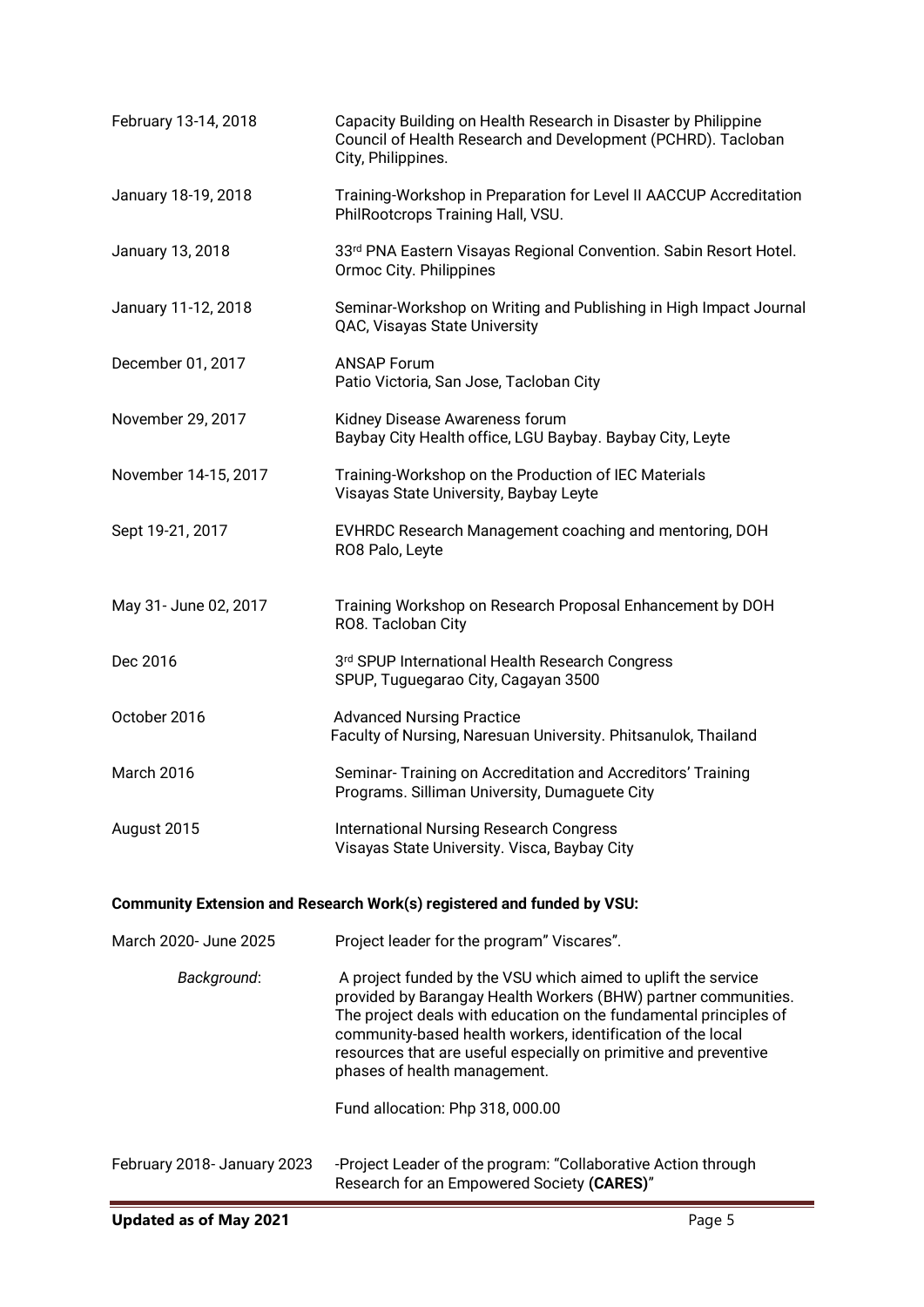| aims to capacitate individuals, communities, agencies, hospitals,<br>come up with research topics, and then research development to<br>publication. | Background: | A 5-year university-funded community extension program, which<br>health sector, and organization to conduct research, based on the<br>identified need of their locale. The program assists these identified<br>sectors by giving capacity and enhancement trainings, workshops to |
|-----------------------------------------------------------------------------------------------------------------------------------------------------|-------------|-----------------------------------------------------------------------------------------------------------------------------------------------------------------------------------------------------------------------------------------------------------------------------------|
|-----------------------------------------------------------------------------------------------------------------------------------------------------|-------------|-----------------------------------------------------------------------------------------------------------------------------------------------------------------------------------------------------------------------------------------------------------------------------------|

Fund: Php 216,000.00

## **Work Experiences:**

| July 2020- present       | Dean, College of Nursing. Visayas State University<br>Visca, City of Baybay, Leyte, Philippines                                                                                                                                                                                                             |
|--------------------------|-------------------------------------------------------------------------------------------------------------------------------------------------------------------------------------------------------------------------------------------------------------------------------------------------------------|
| January 2019-June 2020   | College Secretary, College of Nursing<br>Visayas State University, Philippines                                                                                                                                                                                                                              |
| June 2018- June 2020     | Research Development and Extension Coordinator<br>College of Nursing, Visayas State University                                                                                                                                                                                                              |
| October 2018- June 2019  | Journal Reviewer, Elsevier                                                                                                                                                                                                                                                                                  |
| June 2018-present        | Regular Paper Reviewer, Nursing and Midwifery Journal<br>οf<br>Health and Management, Stikes Patria Husada, Blitar.<br>Indonesia.                                                                                                                                                                           |
| May 2018- present        | Chief Editor, Alliance of Health Activists Journal<br>Advancement. ISSN: 2621-8224.<br>Jalan Ngurah Rai no. 18, Bangli, Bali, Indonesia<br>A peer-reviewed Journal for Nursing, Education and<br>Management.                                                                                                |
| February 2018 to present | Editorial Board Member, Health Notions. ISSN: 2580-4936.<br>Ponorogo, East Java, Indonesia 63453.<br>An International peer and blind reviewed Journal on Public<br>Health, Medicine, Pharmaceutical, Environmental health,<br>Nursing, Midwifery, Health Technology, Clinical Lab. and<br>Health Education. |
| January 2017- present    | Faculty, College of Nursing<br>Visayas State University (VSU). Visca, Baybay City, Leyte                                                                                                                                                                                                                    |
| June 2011- January 2017  | <b>Clinical Instructor</b><br>The College of Maasin, (TCM) Southern Leyte                                                                                                                                                                                                                                   |
| June 2016-Jan 2017       | Research Coordinator, The College of Maasin<br>Maasin City, Southern Leyte, Philippines                                                                                                                                                                                                                     |
| June 2015-2016           | Student Affairs Coordinator, TCM<br>Southern Leyte Philippines                                                                                                                                                                                                                                              |
| February 2011- May 2012  | Adviser, Philippine Red Cross Youth Council<br>The College of Maasin                                                                                                                                                                                                                                        |
| 2010-2012                | Safety Service Instructor. Philippine Red Cross, Ormoc                                                                                                                                                                                                                                                      |

**Updated as of May 2021** Page 6

Т.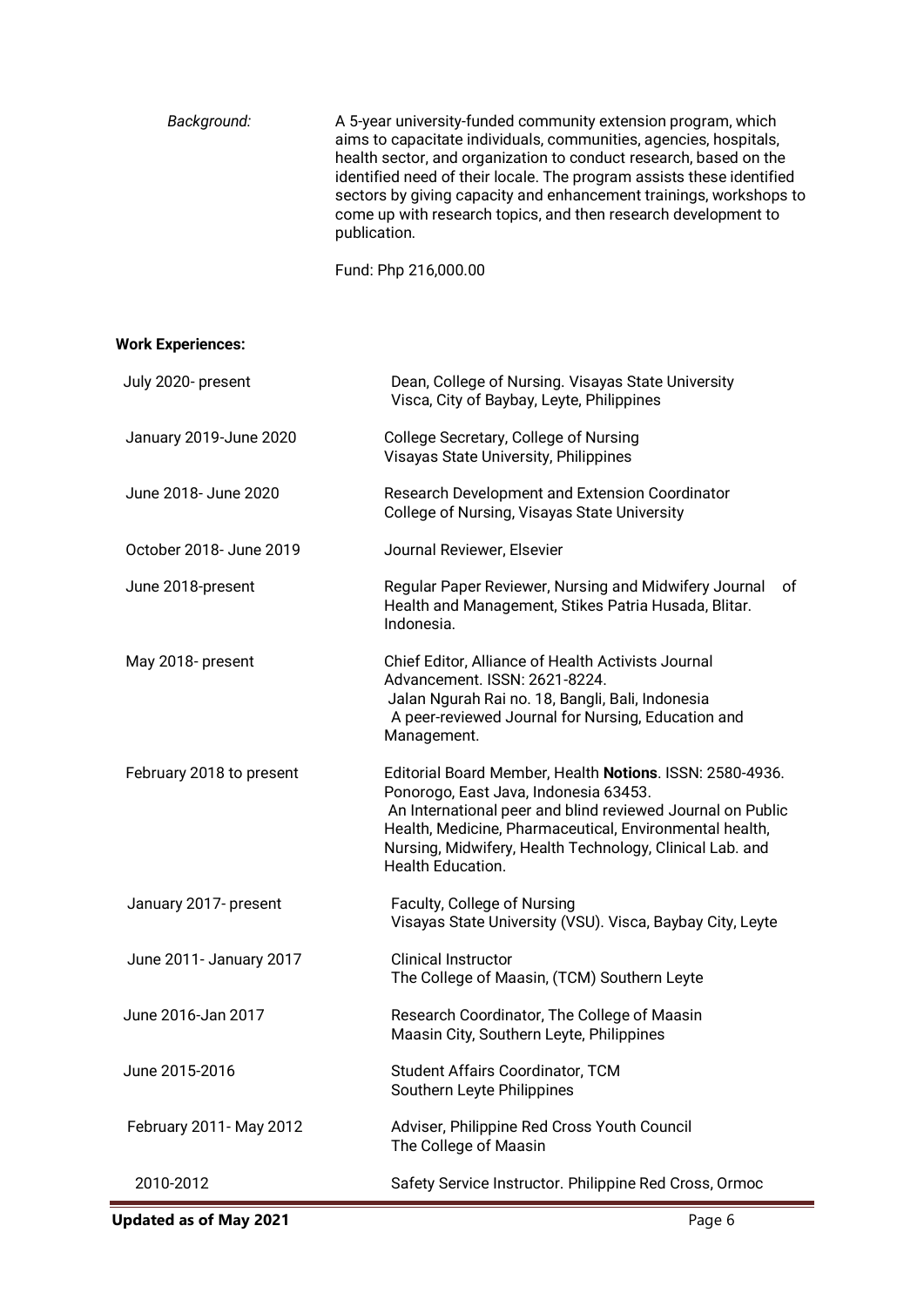#### **PUBLISHED RESEARCHES:**

- 1. **Acob, J.,** Hidayat Arifin, Yulis Setiya Dewi (2021) Depression, anxiety and stress among students amidst covid-19 pandemic: a cross-sectional study in Philippines. *Jurnal Keperawatan Padjadjaran*. Vol 9(2)[. https://doi.org/10.24198/jkp.v9i2.1673.g288](https://doi.org/10.24198/jkp.v9i2.1673.g288)
- 2. Heru, SWN, **Acob,JR,** Martiningsih, W. (2021) [Healthcare Worker's Mental](http://repo.poltekkesdepkes-sby.ac.id/2413/1/jour54.pdf) Health During [the Epidemic Peak of COVID-19](http://repo.poltekkesdepkes-sby.ac.id/2413/1/jour54.pdf)*. Psychology Research and Behavior Management* 2021:14 333–334
- 3. Acob, J (2021). An integrative review on patient satisfaction measuring tool for physiotherapy care among clients in the out-patient department. Pakistan Journal of Rehabilitation Vol 10(2).<http://ojs.zu.edu.pk/ojs/index.php/pjr/article/view/1172>
- 4. Acob, J., Suparji (2021). Opportunity to publish articles in various journal sections. Health Notions Vol 5 (3) p. 112-14.
- 5. T Sukartini, H Arifin, Y Kurniawati, RO Pradipta , **Acob, J** (2021) Factors Associated with National Health Insurance Coverage in Indonesia. <https://doi.org/10.12688/f172.1>
- *6.* Acob, Joel Rey (2020). Appreciating positivity of COVID-19. *Asian Research Journal of Arts & Social Sciences. DOI: 10.9734/ARJASS/2020*
- *7.* Acob, J. R. U. (2020). *Nursing the nursed: Addressing covid-19 pandemic crisis in the CUEN theory perspective. Belitung Nursing Journal. 6(2), 59-61. [https://doi.org/10.33546/bnj.1103.](https://doi.org/10.33546/bnj.1103)*
- *8.* Acob, J. R (2020)*. Validation of elderly abuse assessment tool. Belitung Nursing Journal. https://doi.org/10.33546/ bnj.1096*
- *9.* Acob, Joel Rey, et' al (2020). A response to effects of integrated pictorial handbook education and counseling on improving anemia status, knowledge, food intake, and iron tablet compliance among anemic pregnant women in Indonesia. A quasi-experimental study. *Journal of Multidisciplinary Healthcare. Vol.13 p.141-142.*
- 10.Thojampa, A., & **Acob, J.R.U**. (2020). Self-management behavior and its impact to glycated hemoglobin among clients medically diagnosed with diabetes mellitus: A correlational study. *Belitung Nursing Journal*, 6(4), 111-115.https://doi.org/10.33546/bnj.1102
- *11.* Yusriani, **Acob, J** (2020). Education through whatsApp media in changing of smoking behavior among senior high school students. National Public Health Journal 15 (3): 134-141 DOI: 10.21109/kesmas. v15i3.3270
- *12.* Acob, Joel rey (2020). Delivering caring amidst pandemic: Reflection in the conduct of community health program. Indonesian Nursing Journal of Education and Clinic (INJEC) Vol 5(2). https://injec.aipniainec.org/index.php/INJEC/issue/view/16/show Toc
- *13.* Acob, JRU (2020). Raising the Value of Care to Vulnerable Population*. Pediomaternal Nursing Journal.* Vol. 6(2). http://dx.doi.org/10.20473/pmnj.v6i2.21254
- *14.* Calungsod, PL & **Acob, J**. (2020). Exegesis on integral-interaction: A conceptual foundation in nursing*.* NurseLine Journal 5(2). <https://doi.org/10.19184/nlj.v5i1.18033>